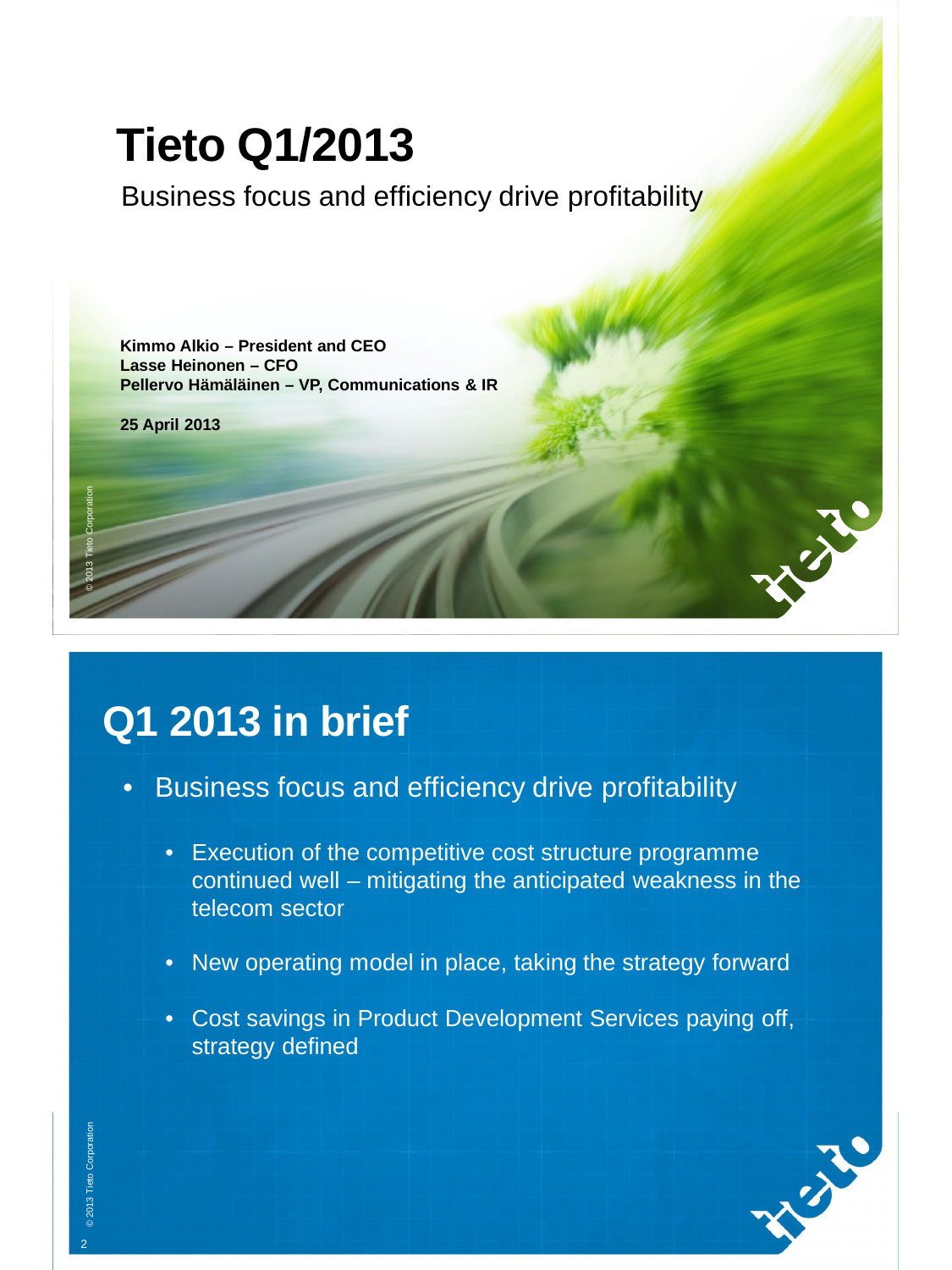## **Market development**

- Strong customer interest for transformation to new scalable and flexible IT environments
- Active outsourcing market due to customers' continuing cost saving agendas
- Double-digit growth for mobility and cloud services while traditional IT services market is likely to decline
- Decision making cycles have prolonged for IT project business
- Tieto expects the overall market growth to be around 2% for<br>the Nordic IT services market the Nordic IT services market



## @ 2013 Tieto Corporation © 2013 Tieto Corporation 3

## **Market drivers**



- Accelerating growth driver for future IT market
- Gradually becoming an integrated component of traditional IT projects
- Tieto is actively expanding mobile service application offerings





- Strong growth expected Over 5% of Tieto's servers to cloud, based on Q1 agreements. By year-end, • the share is expected to  $\bullet$ increase to 20%
	- Tieto launched its Cloud Capacity Server in Q4 2012



- One of the fastest growing. areas with Business Intelligence and analytics • Development in early phase • Current 1% share of IT services market is expected to grow to around 5% by 2016
- Tieto runs a programme to further develop new services, including industryspecific big data solutions





• Social media tools will help minimize travel and increase productivity and are of key importance in streamlining the operations of enterprises

• Tieto agreed on Google Apps co-operation in 2013



**Over 25% growth from new emerging IT services\***



\*) Several sources. Emerging services including cloud offerings (as-a-Service) and related consulting, development and integration services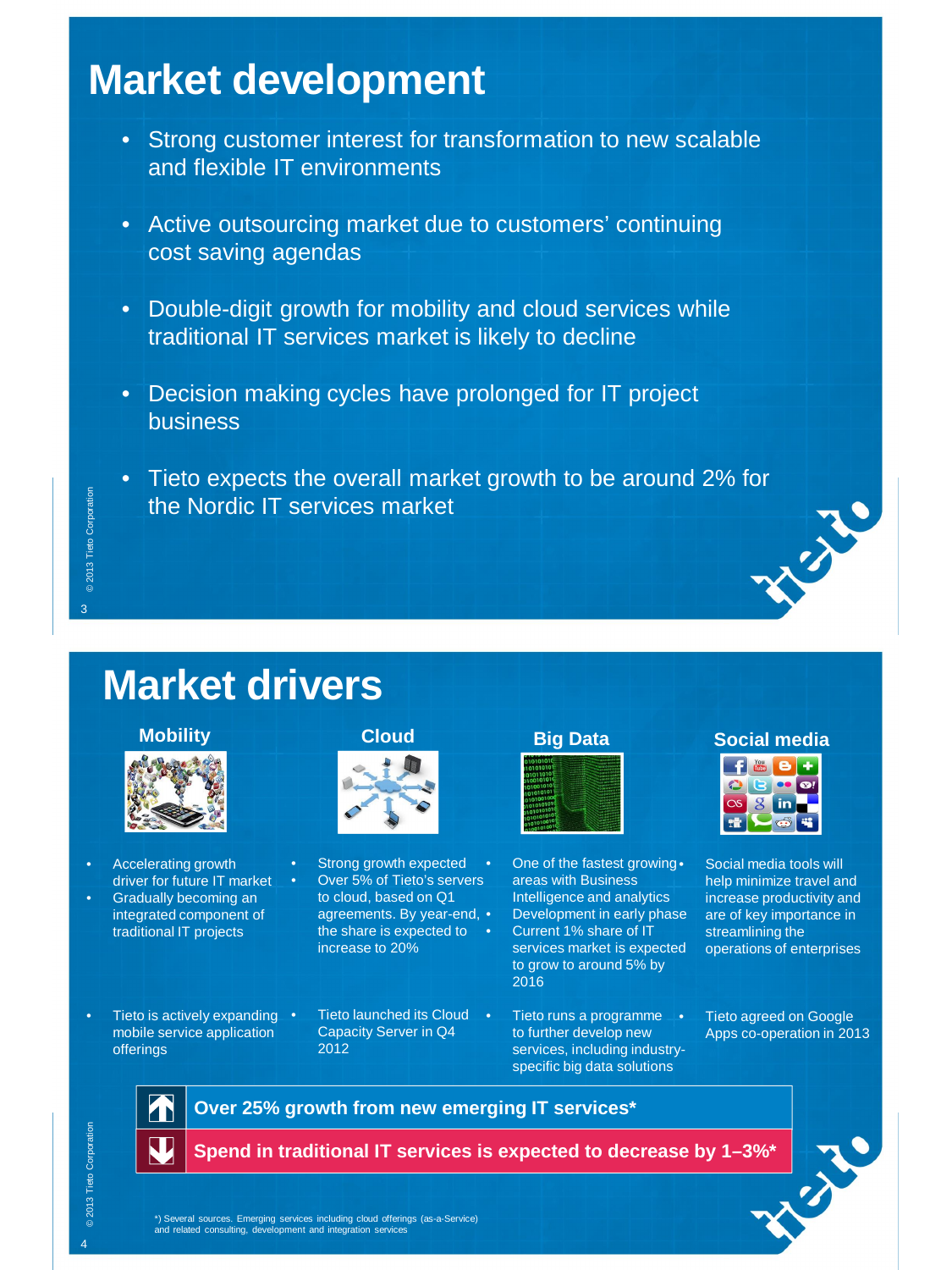## **Q1 2013 key figures**



## **Quarterly development**







## **68.8 -3.8 36.3 60.6 41.2** -20  $\Omega$ 20 40 60 80 Q1/12 Q2/12 Q3/12 Q4/12 Q1/13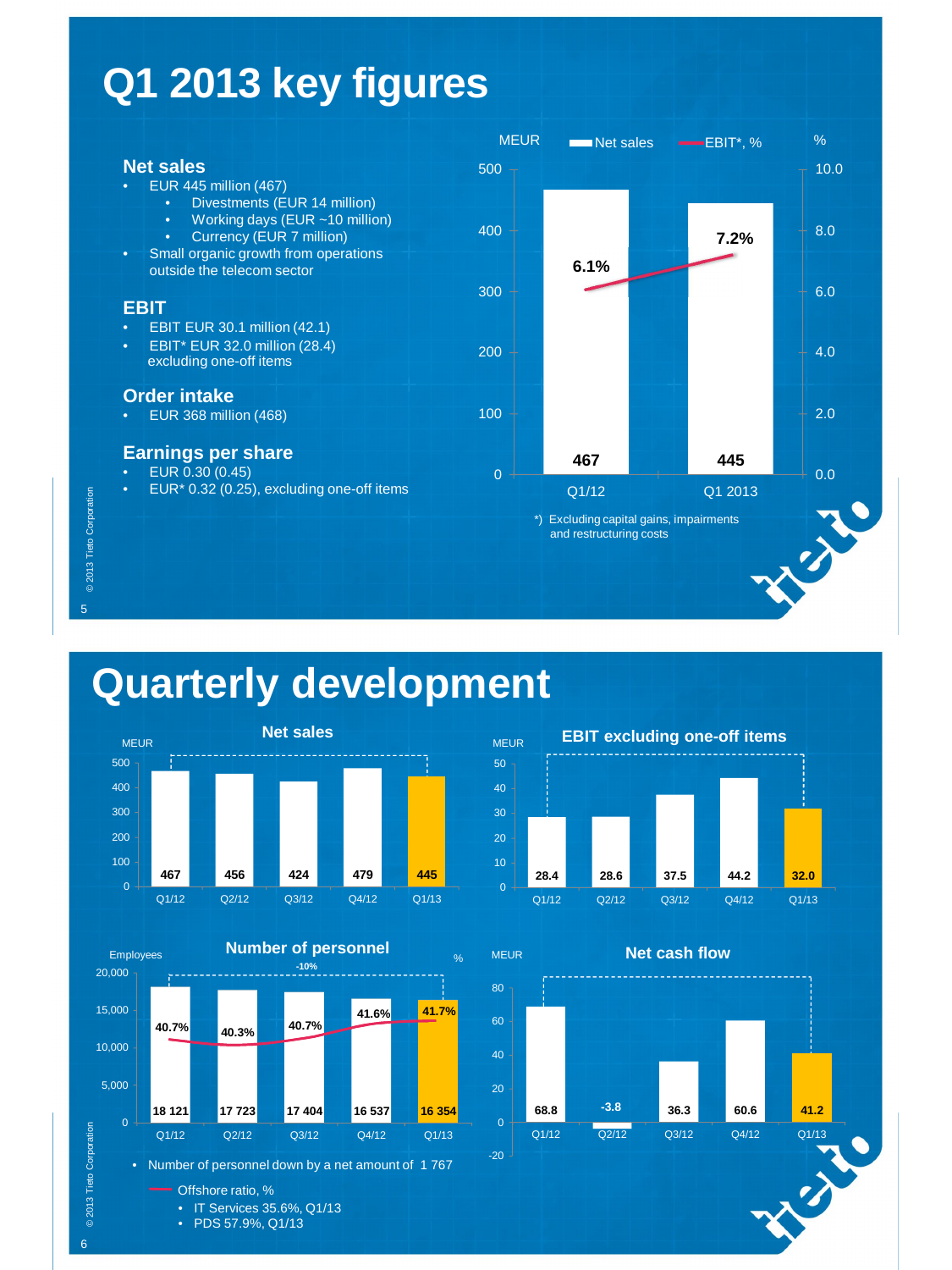

## **Managed Services**

#### **Customer sales**

- EUR 125 million (124)
- Flow of new deals and renewals good but with lower price levels

#### **EBIT**

- EBIT EUR 1.3 million (-2.5)
- EBIT\* EUR 0.9 million (-2.1) excluding one-off items

#### **Q1 highlights**

- Profitability improvement mainly due to the cost savings programme
- Profitability in the first half seasonally weaker than in the second half
- Strongest performance in Financial Services and Public, Healthcare and Welfare
- Increased automation and offshoring
- Cloud services gaining good market traction and share has risen to ~3%



© 2013 Tieto Corporation © 2013 Tieto Corporation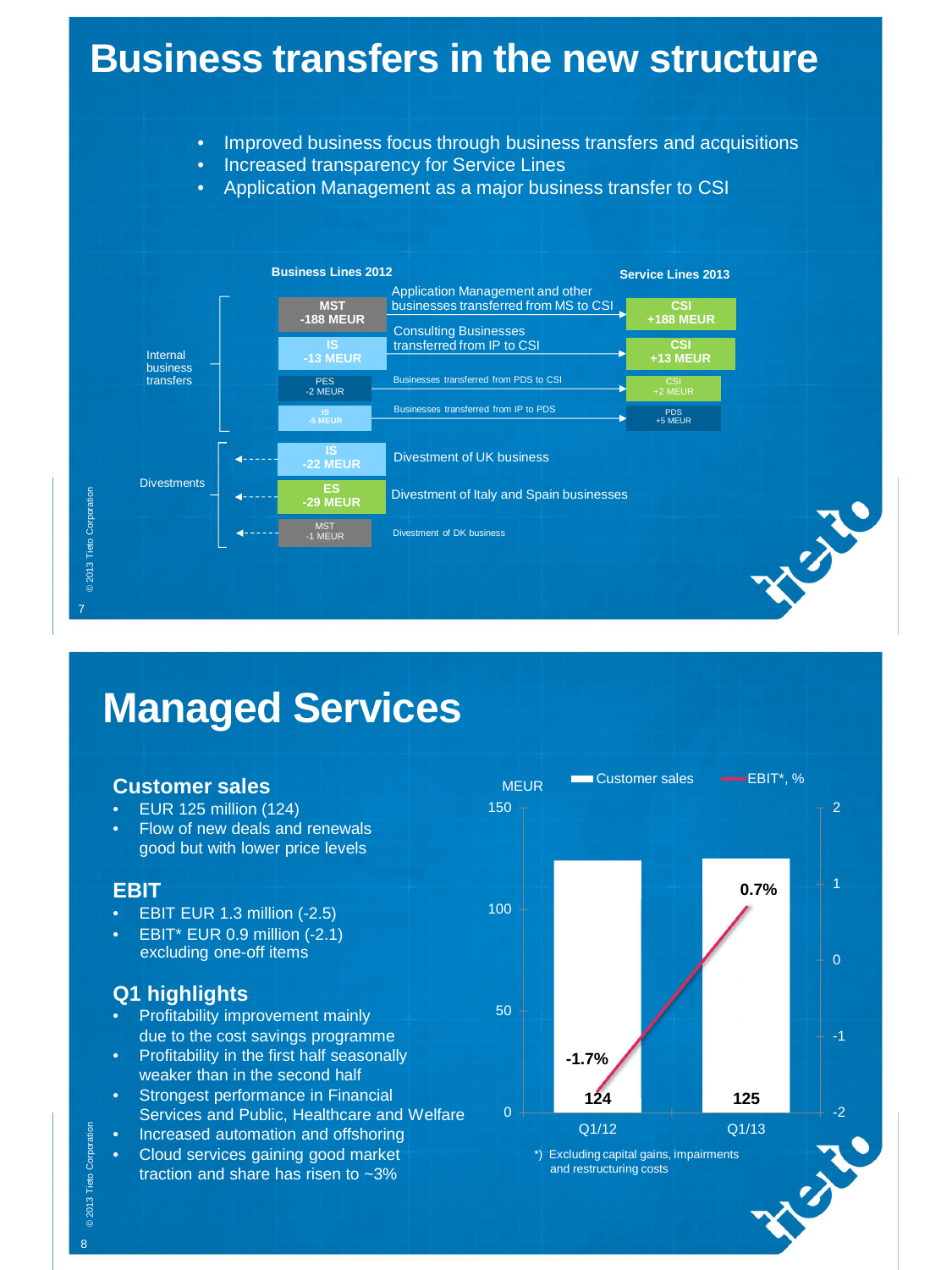# **Consulting and System Integration**

#### **Customer sales**

- EUR 108 million (127)
- Sales affected by the divestment of Italy and Spain, the anticipated drop in telecom sector and the fewer working days

#### **EBIT**

© 2013 Tieto Corporation

© 2013 Tieto Corporation

9

- EBIT EUR 3.8 million (12.7)
- EBIT\* EUR 5.1 million (12.7) excluding one-off items

## **Q1 highlights**

- Solution packaging and repeatability in an early stage
- First steps for better utilization taken
- Soft demand in the consulting area
- Good demand in enterprise mobility and Business Intelligence
- Actions to improve profitability ongoing



## **Industry Products**

#### **Customer sales**

- EUR 126 million (130)
- Sales adjusted for the divestment of the UK business at previous year's level

#### **EBIT**

- EBIT EUR 18.5 million (32.4)
- EBIT\* EUR 18.6 million (17.1) excluding one-off items

## **Q1 highlights**

- Good license and maintenance sales
- Sales of joint ventures remained at previous year's level
- Sales to the financial services, healthcare and oil & gas growing while other sectors experienced
- prolonged sales and project start-up cycles
- Positive SaaS development



© 2013 Tieto Corporation © 2013 Tieto Corporation 10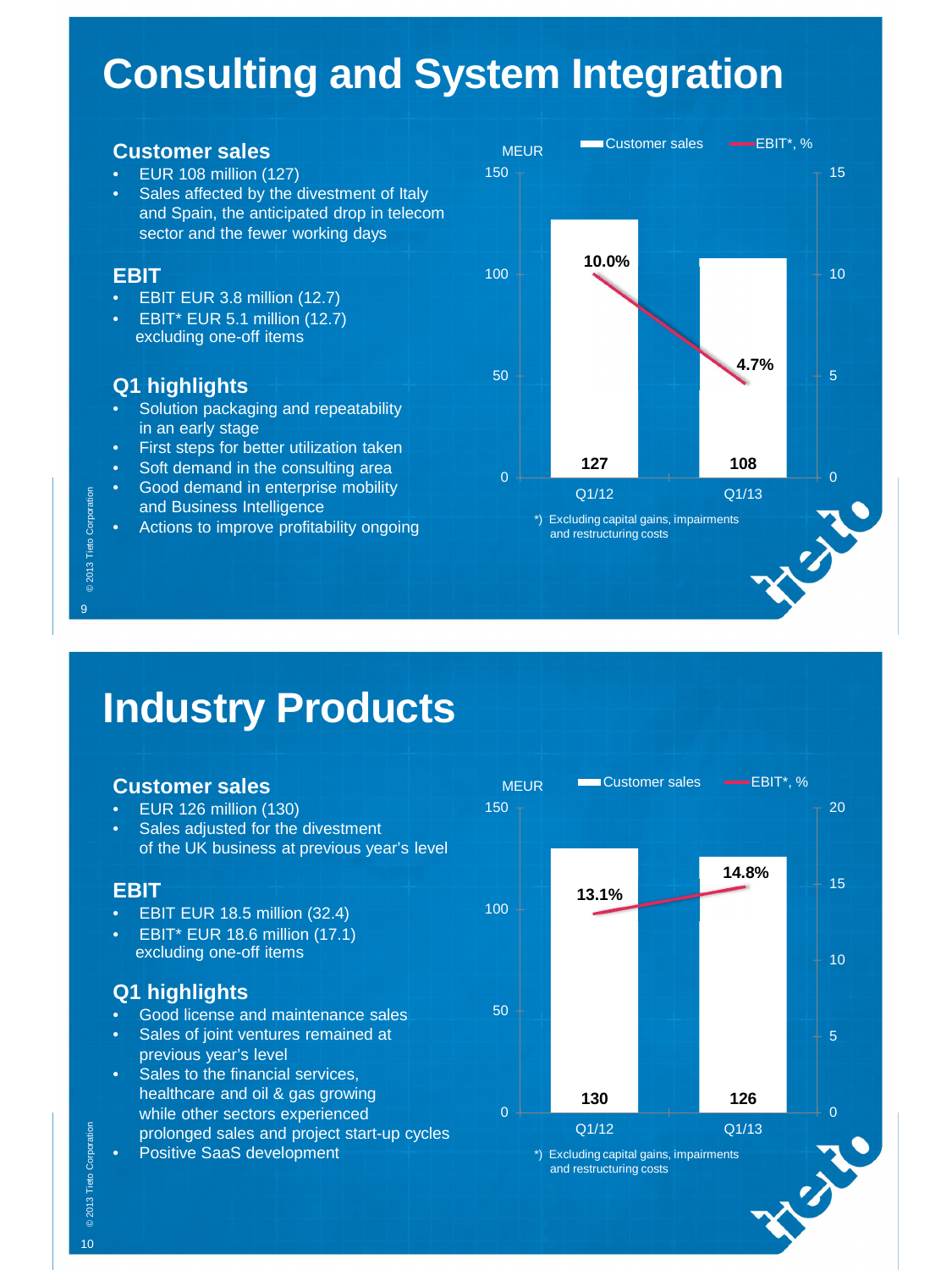## **Product Development Services**

#### **Customer sales** • EUR 86 million (86) • The networks area enjoyed healthy demand **EBIT** • EBIT EUR 9.3 million (2.5) • EBIT\* EUR 10.0 million (3.5) excluding one-off items **Q1 highlights** • Strong quarter despite market volatility • Profitability improvement due to restructuring in 2012 and improved utilization • Revenue fluctuation between quarters expected to continue • Revised strategy MEUR **86 86 4.1% 11.6%** 230 5 10 15 0 25 50 75 100  $Q1/12$   $Q1/13$ **EXECUSTOMER Sales EBIT\*, %** \*) Excluding capital gains, impairments and restructuring costs

**Industry Groups**



© 2013 Tieto Corporation © 2013 Tieto Corporation 11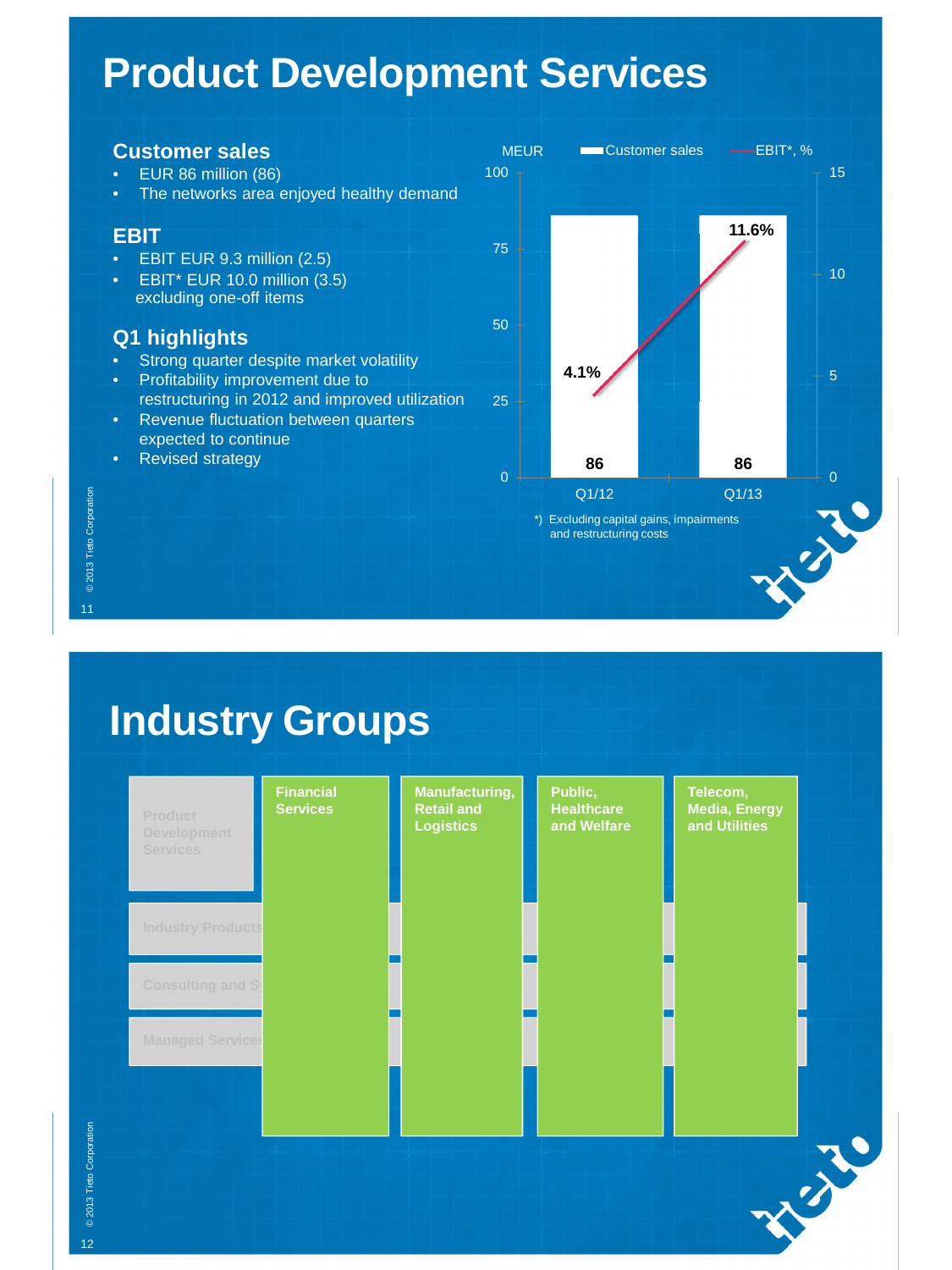## **Financial Services**

- EUR 94 million (94)
- **Sales, adjusted for the divestment** in the UK, were up by 6%

#### **Sales split by service line**

|                          |           |                  | <b>Customer sales</b>         |       |
|--------------------------|-----------|------------------|-------------------------------|-------|
|                          |           |                  | EUR 94 million (94)           |       |
|                          | $\bullet$ |                  | Sales, adjusted for the dive  |       |
|                          |           |                  | in the UK, were up by 6%      |       |
|                          |           |                  |                               |       |
|                          |           |                  |                               |       |
|                          |           |                  | <b>Sales split by service</b> |       |
|                          |           |                  | Q1/13                         |       |
|                          |           | MS               | 41%                           | Q1/12 |
|                          |           |                  |                               | (39)  |
|                          |           | CSI <sup>-</sup> | 14%                           | (16)  |
|                          |           | ΙPΓ              | 45%                           | (45)  |
|                          |           |                  |                               |       |
|                          |           |                  | Q1 highlights                 |       |
|                          |           |                  | Strong development for Ma     |       |
|                          |           |                  | in Finland and Sweden         |       |
|                          |           |                  | Healthy growth for Industry   |       |
|                          |           |                  |                               |       |
| © 2013 Tieto Corporation |           |                  | and especially in the cards   |       |
|                          |           |                  | the Baltic countries and Ea   |       |
|                          | $\bullet$ |                  | The banking and finance s     |       |
|                          |           |                  | offer good opportunities in   |       |
|                          |           |                  | "as a Service" deliveries     |       |

#### **Q1 highlights**

- Strong development for Managed Services in Finland and Sweden
- Healthy growth for Industry Products in Finland and especially in the cards business in Russia, the Baltic countries and Eastern Europe
- The banking and finance sector continues to offer good opportunities in outsourcing and "as a Service" deliveries



# **Manufacturing, Retail and Logistics**

|                                                                                                                                                                                                  | <b>MEUR</b> |             | <b>Customer sales</b> |  |
|--------------------------------------------------------------------------------------------------------------------------------------------------------------------------------------------------|-------------|-------------|-----------------------|--|
| <b>Customer sales</b>                                                                                                                                                                            | 100         |             |                       |  |
| EUR 76 million (82)<br>$\bullet$                                                                                                                                                                 |             |             |                       |  |
| <b>Sales split by service line</b>                                                                                                                                                               | 75          |             |                       |  |
| Q1/13<br>Q1/12<br><b>MS</b><br>(48)<br>49%<br><b>CSI</b><br>(42)<br>41%<br>(10)<br>IP<br>10%                                                                                                     | 50          |             |                       |  |
| Q1 highlights<br>Customers' cost savings programmes<br>$\bullet$<br>affect the flow of new deals and price                                                                                       | 25          |             |                       |  |
| pressure in contract renewals, mainly<br>in forest and retail<br>Growth in manufacturing<br>$\bullet$<br>Good opportunities in bigger IT<br>$\bullet$<br>transformation projects and outsourcing | $\Omega$    | 82<br>Q1/12 | 76<br>Q1 2013         |  |
|                                                                                                                                                                                                  |             |             |                       |  |

© 2013 Tieto Corporation © 2013 Tieto Corporation

14

13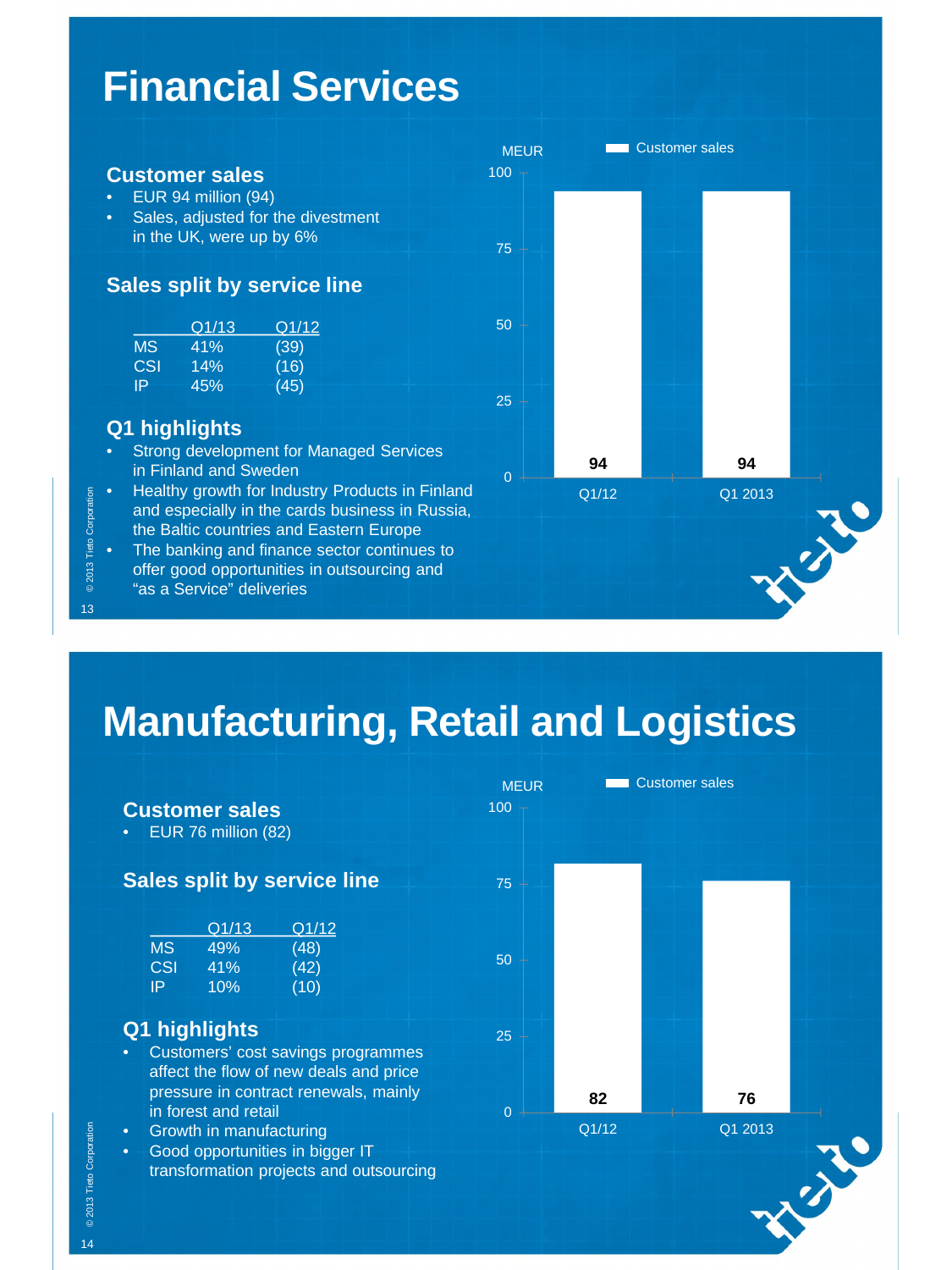## **Public, Healthcare and Welfare**

#### **Customer sales**

- EUR 114 million (112)
- Healthcare product sales experienced healthy growth and the sales pipeline for the sector has remained at a good level

#### **Sales split by service line**

|            | Q1713 | 'Q1/12. |
|------------|-------|---------|
| MS.        | 31%   | (29)    |
| <b>CSI</b> | 24%   | (23)    |
| IP         | 45%   | (48)    |

#### **Q1 highlights**

© 2013 Tieto Corporation

© 2013 Tieto Corporation

15

- Increasing activity in Healthcare in Sweden and Finland partly due to national programmes
- Interest increasing towards Lifecare in Nordics
- Cloud services and outsourcing as attractive value drivers



## **Telecom, Media and Energy**

#### **Customer sales**

- EUR 74 million (93)
- Sales affected by the divestment of businesses in Italy and Spain, drop mainly in the telecom sector

#### **Sales split by service line**

|            | Q1713 | Q1/12 |
|------------|-------|-------|
| <b>MS</b>  | 20%   | (15)  |
| <b>CSI</b> | 47%   | (57)  |
| -lP        | .33%  | (28)  |

## **Q1 highlights**

- Despite the expected drop in telecom, the sector provides good new business opportunities
- The sales decline in the energy sector is attributable mainly to cost cutting programmes in energy utility companies
- Good sales of Tieto's product for hydrocarbon accounting to oil and gas companies



© 2013 Tieto Corporation © 2013 Tieto Corporation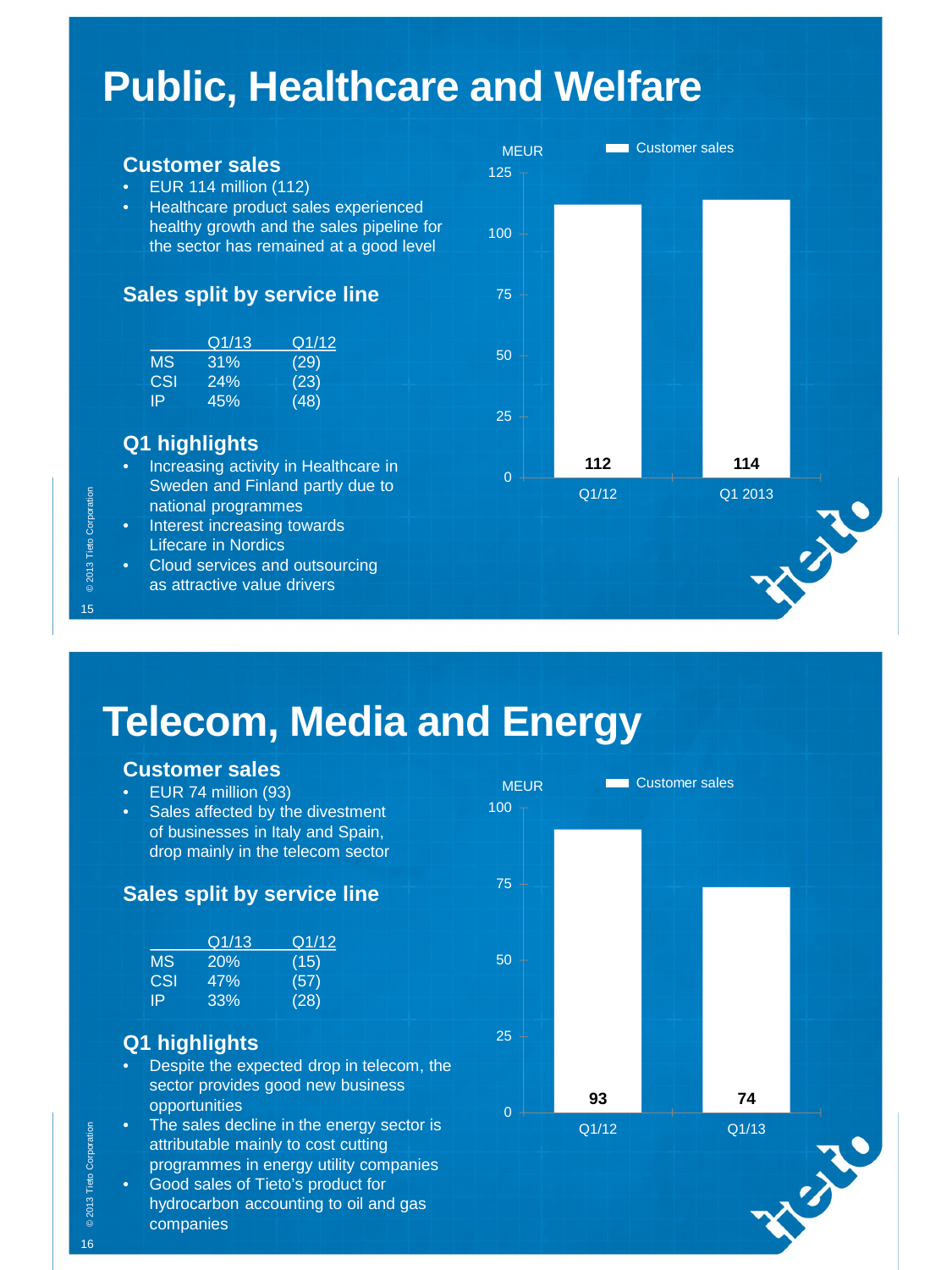## **Strategy implementation phases distinctly address the opportunities and challenges in IT services and PDS**



## **Expanding service offering with Google Apps**

- Tieto expands its service offering with Google Apps
- Complements existing services in office productivity and collaboration
- Public cloud based productivity suite
- Drives mobile ways of working and efficiency



#### **What can Tieto offer together with Google?**

- A seamless and global collaboration environment with all the modern communication tools
- Easy ways to share any amount of data with anyone and anywhere in the world
- Quick enabling of new services and applications
- Easy ways to include new employees and other stakeholders to the projects and processes

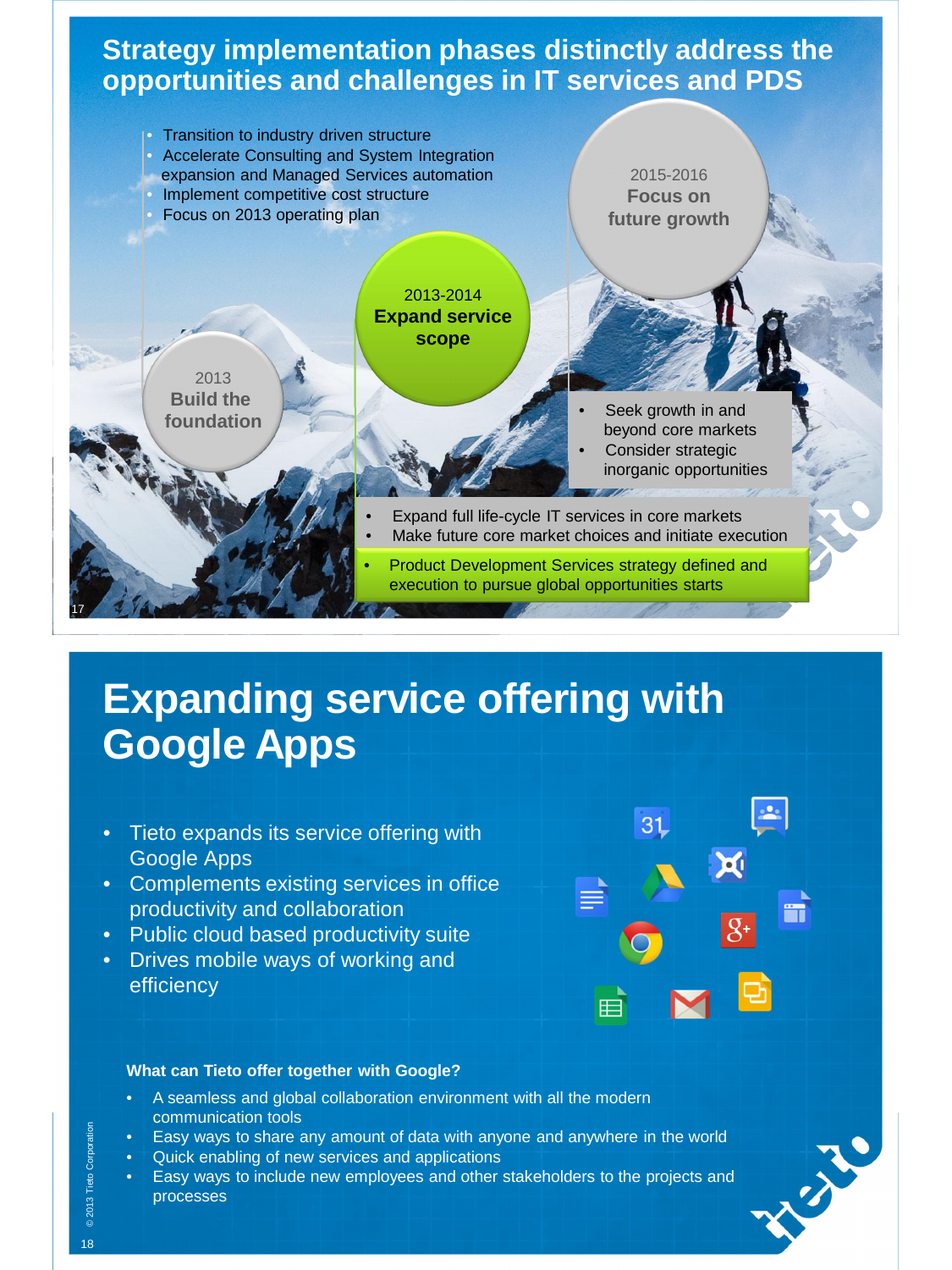# **at the core of Tieto's strategy**

We are committed to develop enterprises and society through information technology



## **Growing product development services market**

Higher demand for R&D outsourcing

Average market growth some 5%

Over 50 billion connected devices by 2020

towards APAC and US

## **Trends Implications**

- Significant demand for telecom and mobile based solutions
- Shorter R&D cycles with time-to-market as a key driver
- Standardized components key to success
- Global delivery capability R&D activity to be polarized **has become a norm**

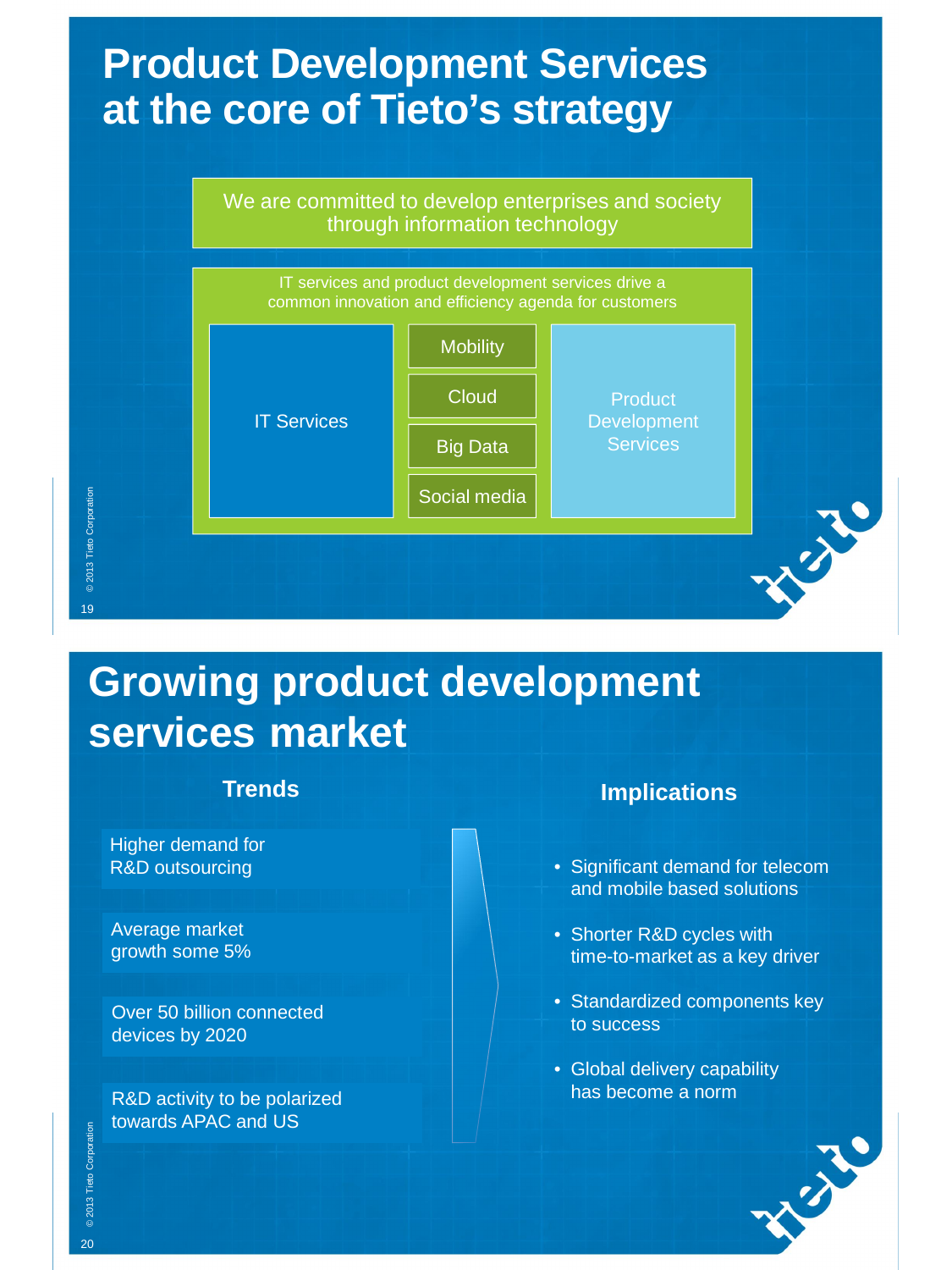# **Product Development Services strategy**<br>
"We increase our customers business<br>
results through product development"<br>
Key choices Objectives<br>
Focused on communications and<br>
embedded technologies<br>
Communications infrastructur

**"We increase our customers business results through product development"**

## **Key choices Constanting Constanting Constanting Constanting Constanting Constanting Constanting Constanting Constanting Constanting Constanting Constanting Constanting Constanting Constanting Constanting Constanting Con**

Focused on communications and embedded technologies

- Communications infrastructure companies
- Mobile devices and consumer electronics companies
- Semiconductor companies

Simplified operational model to match focus and productivity

• Faster time-to-market with repeatable product development service offerings for full-product lifecycle

Positioned for future growth by expanding customer base

- Achieve position as industry leading product development partner
- Focus on global customers with right competences
- Improve profitability to contribute group-level financial targets
- Build sustainable long-term growth



Tieto expects its organic net sales to develop in line with the growth in the market for IT services, with the exception of the weaker outlook in the telecom sector.

**Full-year outlook for 2013 unchanged**<br>Tieto expects its organic net sales to develop in line with the<br>growth in the market for IT services, with the exception of the<br>weaker outlook in the telecom sector.<br>Tieto expects its Tieto expects its profitability to continue to improve and full-year operating profit (EBIT) excluding one-off items to increase from the previous year's level (EUR 138.8 million in 2012).

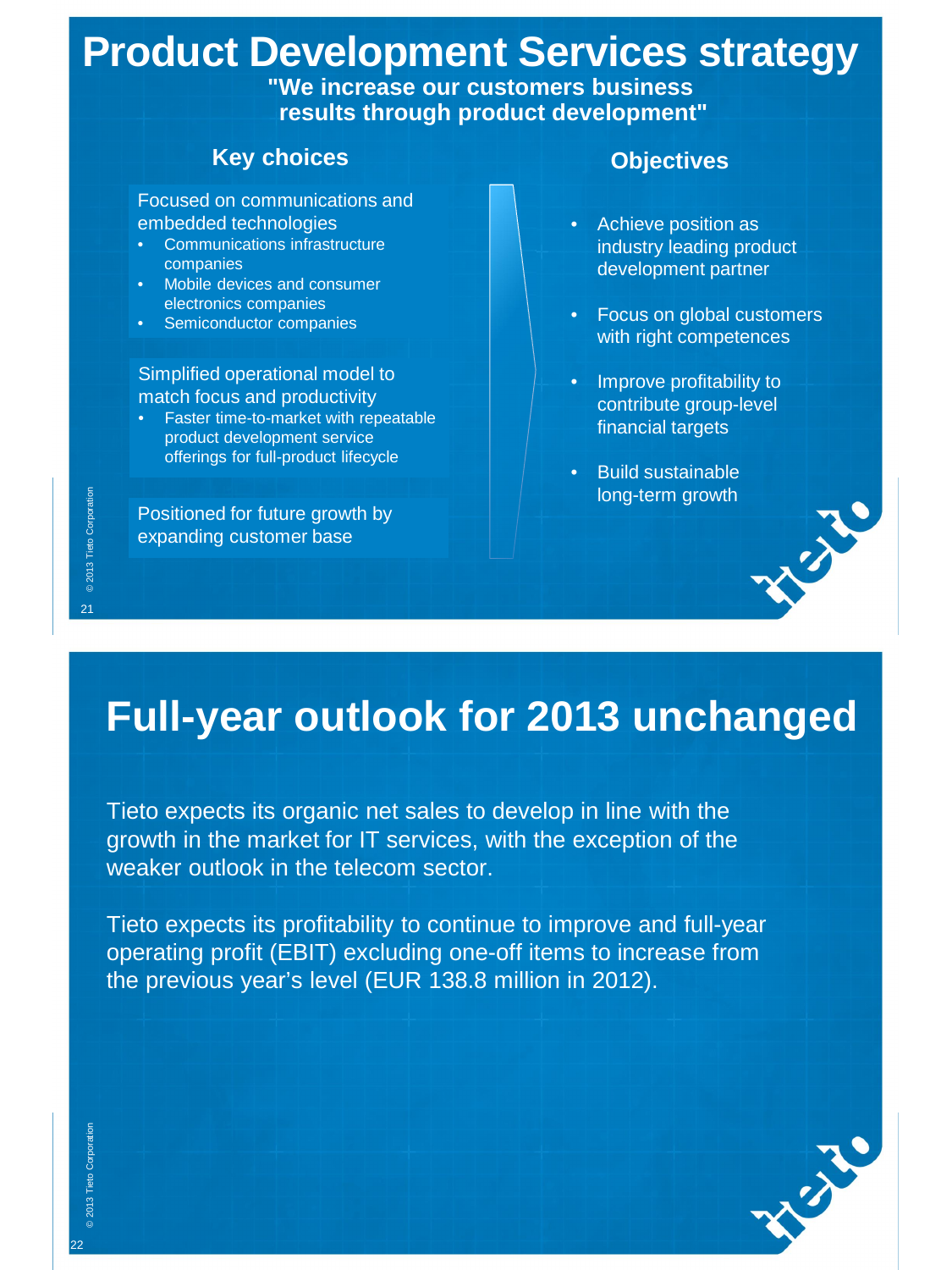## **Q1 2013 in brief**

- Business focus and efficiency drive profitability
	- Execution of the competitive cost structure programme continued well – mitigating the anticipated weakness in the telecom sector
	- New operating model in place, taking the strategy forward
	- Cost savings in Product Development Services paying off, strategy defined

# **Financial calendar**

19 July 2013 **Interim report 2/2013** 23 October 2013 Interim report 3/2013



AV. JU